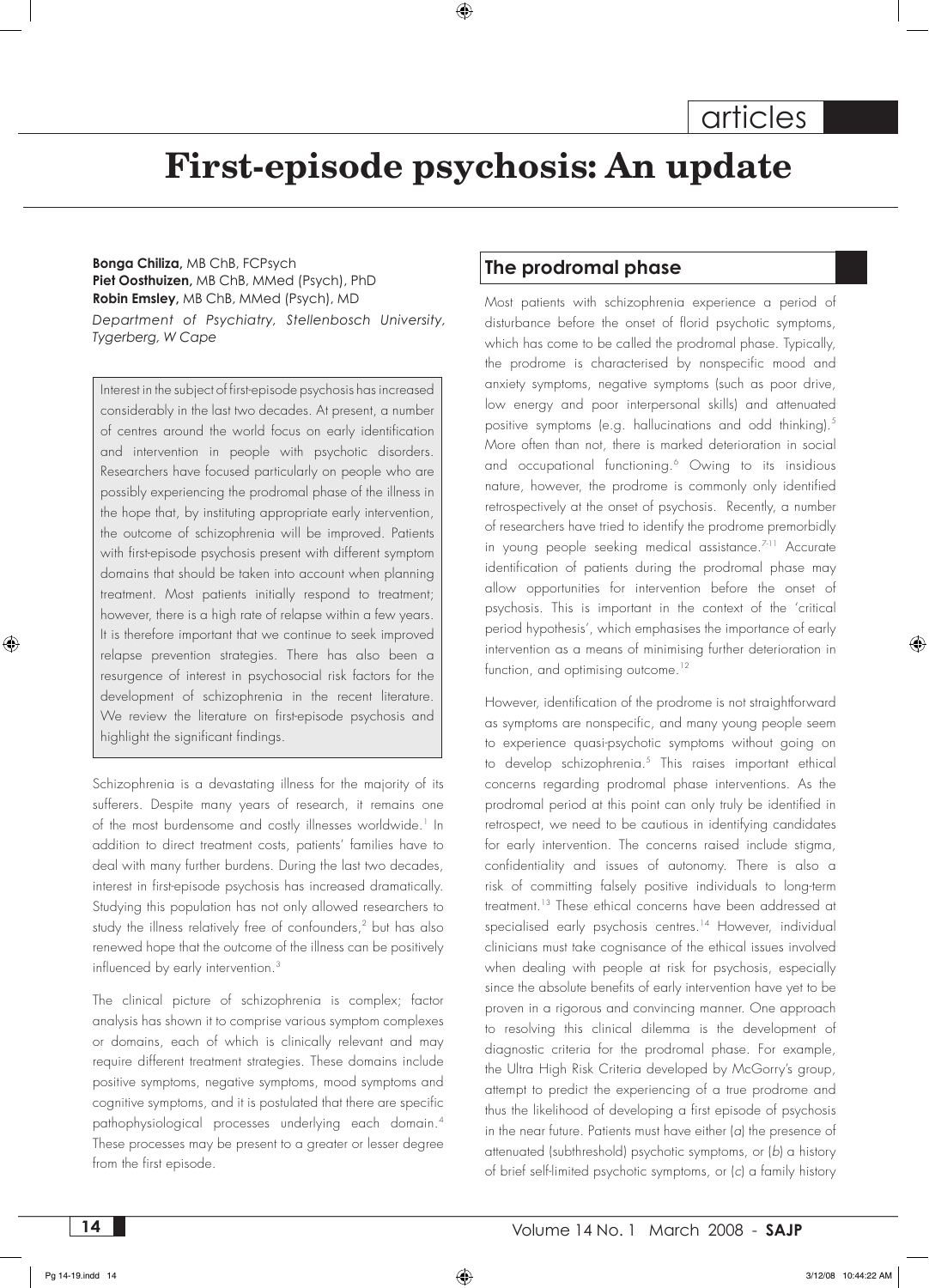of psychosis and deteriorating social function.<sup>15</sup> When these criteria are applied to young people seeking help, they are effective in identifying the majority of patients likely to develop a first episode of psychosis within a year.<sup>16</sup> Unfortunately, there are many people who develop schizophrenia without meeting these criteria.

Accompanying the development of early diagnostic criteria is a renewed focus on therapeutic interventions in first-episode psychosis. These interventions are aimed at treating the presenting symptoms as well as delaying or even preventing the onset of psychosis. There are now a number of specialised early psychosis centres around the world that use a multidisciplinary, holistic approach to prodromal interventions.<sup>7-11</sup> Individual elements of these interventions have been studied. For example, several studies demonstrate that treatment with low doses of the second-generation antipsychotics olanzapine and risperidone improves psychotic-like symptoms during the prodrome.<sup>17,18</sup> Olanzapine has also been shown to reduce the rate of conversion to psychosis and also delay onset.18 Combining low-dose risperidone with cognitive behavioural therapy (CBT) has been shown to decrease the rate of transition to psychosis, with a low incidence of adverse effects.7 Psychological interventions alone (such as CBT) have also been shown to improve symptoms, prevent social decline, and prevent or delay progression to psychosis. In general, patients find psychological interventions more acceptable, tolerable and less stigmatising than taking medication.<sup>19</sup> Currently, we do not have clarity on whether any one of these treatment modalities is more effective than the others.

#### **The acute phase**

The acute phase begins in earnest with the onset of florid psychotic symptoms. Acute-phase symptoms include all the symptom domains of schizophrenia, although most attention is focused on positive symptoms. The majority of patients with first-episode psychosis seek help from services during the acute phase, although their illness started in the prodromal phase a few months or even years previously.

#### **Positive symptoms**

Delusions, hallucinations and disorganised speech have long been considered the hallmark of schizophrenia. Positive symptoms, however, are not sufficient to warrant the diagnosis of schizophrenia, and may in fact occur in a number of disorders, including mania, substance-induced psychosis and brief psychotic episodes. The *DSM-IV-TR* criteria for schizophrenia<sup>20</sup> are presented in Table I.

#### **Mood symptoms**

Symptoms of depression are common in schizophrenia, and are nearly always a feature of first-episode psychosis.<sup>21</sup> Depressive symptoms are more common during the acute phase, but may occur after the acute phase and are then termed 'post-psychotic depression'.<sup>22</sup> We now know that depressive symptoms differ in their significance, depending on the phase of illness in which they occur. The majority of depressive symptoms in the acute phase resolve after antipsychotic treatment.<sup>22</sup> Their presence in this phase is actually regarded as a positive prognostic factor, as patients with prominent depressive symptoms have fewer negative symptoms and are therefore more likely to have a better outcome.<sup>23</sup>

Symptoms of depression that persist beyond the acute phase or that emerge after the acute phase (post-psychotic depression) are, however, associated with a poorer outcome. These symptoms are not responsive to antipsychotic treatment and therefore require additional interventions.<sup>24</sup> Post-psychotic depression may occur in patients who attribute their illness to loss, humiliation or entrapment. The manner in which patients view the meaning of their psychosis predicts the development of depression.25 Psychological intervention is thus indicated in these patients, in addition to pharmacological treatment. It is important to note that patients who suffer from both first-

#### **Table I.** *DSM-IV-TR* **diagnostic criteria for schizophrenia**

A. Two or more of the following symptoms present for 1 month:

- (a) delusions
- (b) hallucinations
- (c) disorganised speech
- (d) disorganised or catatonic behaviour

(e) negative symptoms, e.g. emotional blunting, poor drive, or alogia

B. Deterioration in the level of functioning at work, in social relationships, or with regard to self-care

C. Signs of the disturbance must be present for at least 6 months

D. Mood disorders have been ruled out

E. The disturbance is not due to a general medical condition or the effects of a substance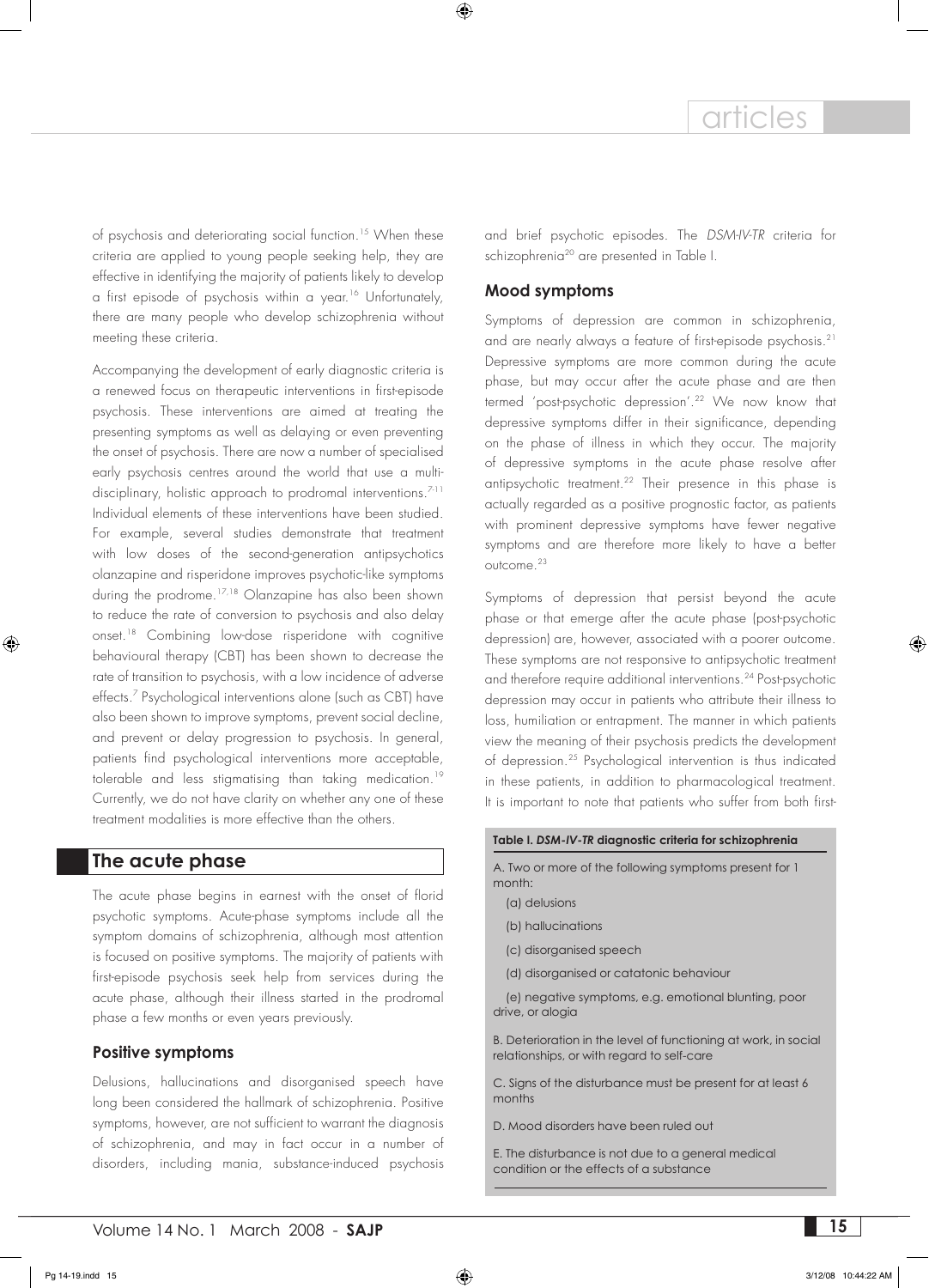episode schizophrenia and major depression have a poorer subjective quality of life. These patients are often younger and have greater insight into their illness.<sup>26</sup> The most serious complication of depression is suicide – the risk for suicide in schizophrenia is highest during the early stages of the illness.<sup>27</sup> Clinicians therefore need to be particularly vigilant in evaluating and monitoring for symptoms of depression during the acute phase and post-acute phase of schizophrenia. Although many different rating scales have been developed for the assessment of depression, the most suitable tool for accurately assessing depression in schizophrenia is the Calgary Depression Scale for Schizophrenia.28

#### **Negative symptoms**

Negative symptoms such as poor drive, low energy, poor self-care and emotional withdrawal are important and inherent to schizophrenia, and may be present from the early phases of the illness. First-episode psychosis patients have negative symptoms similar to, but not as severe as, chronic schizophrenia. Negative symptoms have been associated with delay in seeking treatment.<sup>29</sup> It is still difficult to differentiate true negative (primary negative) symptoms from secondary negative symptoms, i.e. those that are secondary to positive and mood symptoms or the effects of medication.<sup>30</sup> In first-episode psychosis, depression and parkinsonism (as a side-effect of medication) are the main causes of secondary negative symptoms.29

# **Cognitive symptoms**

Cognitive impairment is a core feature in schizophrenia. It has been demonstrated in high-risk individuals, prior to onset of first-episode psychosis.31 The pattern and severity of cognitive deficits found in first-episode patients is similar to that found in chronic schizophrenia. Cognitive dysfunction is present across a variety of cognitive domains, including attention, working memory and executive functioning.<sup>32</sup> A standardised cognitive battery for schizophrenia is being developed, as it has been difficult to compare results from different studies using different tests.<sup>33</sup> Cognitive dysfunction is associated with poor social and occupational function, and seems to be a more important determinant of social re-integration than any of the other symptom domains. Therefore, treating cognitive deficits can potentially improve functional outcome.<sup>34</sup>

# **Risk factors**

Risk factors for the development of psychosis are complex and multi-factorial. They include genetic factors, cannabis use,

immigration, urbanisation, obstetric complications and winter births.35,36 Genetic epidemiological studies have strongly implicated genetic factors in the aetiology of schizophrenia; however, studies to date have failed to produce definitive answers on which loci or genes are involved. It now seems unlikely that schizophrenia is caused by one or two genes, but is more likely the result of a number of interacting genes with small effects. The susceptibility genes with the strongest evidence are dystrobrevin binding protein 1 or dysbindin (DTNB1) and neuregulin 1 (NRG1). DTNB1 is part of the protein complex in postsynaptic densities in the brain. NRG1 plays an important role in neuronal migration.<sup>37</sup> The identification of candidate genes may have important implications for our understanding of the pathophysiology of schizophrenia. However, 'genetic cases' probably represent only a subset of patients with this disease.

The controversy surrounding cannabis and psychosis seems to have been resolved. Population-based studies have clearly shown that cannabis use is associated with a risk of onset of schizophrenia.<sup>38</sup> Cannabis is now regarded as a moderate risk factor for the development of psychosis. The risk of developing psychosis increases with longer duration of exposure to cannabis,<sup>39</sup> with adolescents at particular risk. It is postulated that the adolescent's brain is most vulnerable as it is still undergoing development. People who develop psychosis following cannabis use are clearly part of a vulnerable, susceptible group.<sup>40</sup> Recently, it has been shown that genetic vulnerability (functional polymorphism in the COMT gene) interacts with cannabis use in the adolescent, leading to adult psychosis.<sup>41</sup> This is a good example of geneenvironment interactions. It has been postulated that if we can minimise environmental risk factors, we may be able to neutralise the genetic risk in some individuals, thus positively influencing the incidence of schizophrenia.<sup>42</sup> This tactic provides a good rationale for public health measures aimed at reducing adolescent cannabis use.

Other environmental risk factors for schizophrenia have also been revisited. The association between schizophrenia and migration has drawn considerable recent interest. It is now apparent that a personal or family history of recent migration increases the risk of developing schizophrenia.35 Second-generation immigrants are also at an increased risk of developing schizophrenia.<sup>36</sup> The social defeat theory has been put forward as a possible explanation of this increased risk. Immigrants constantly feel that they are outsiders and are forced into a subordinate role, compared with the dominant population.35 This perception leads to specific,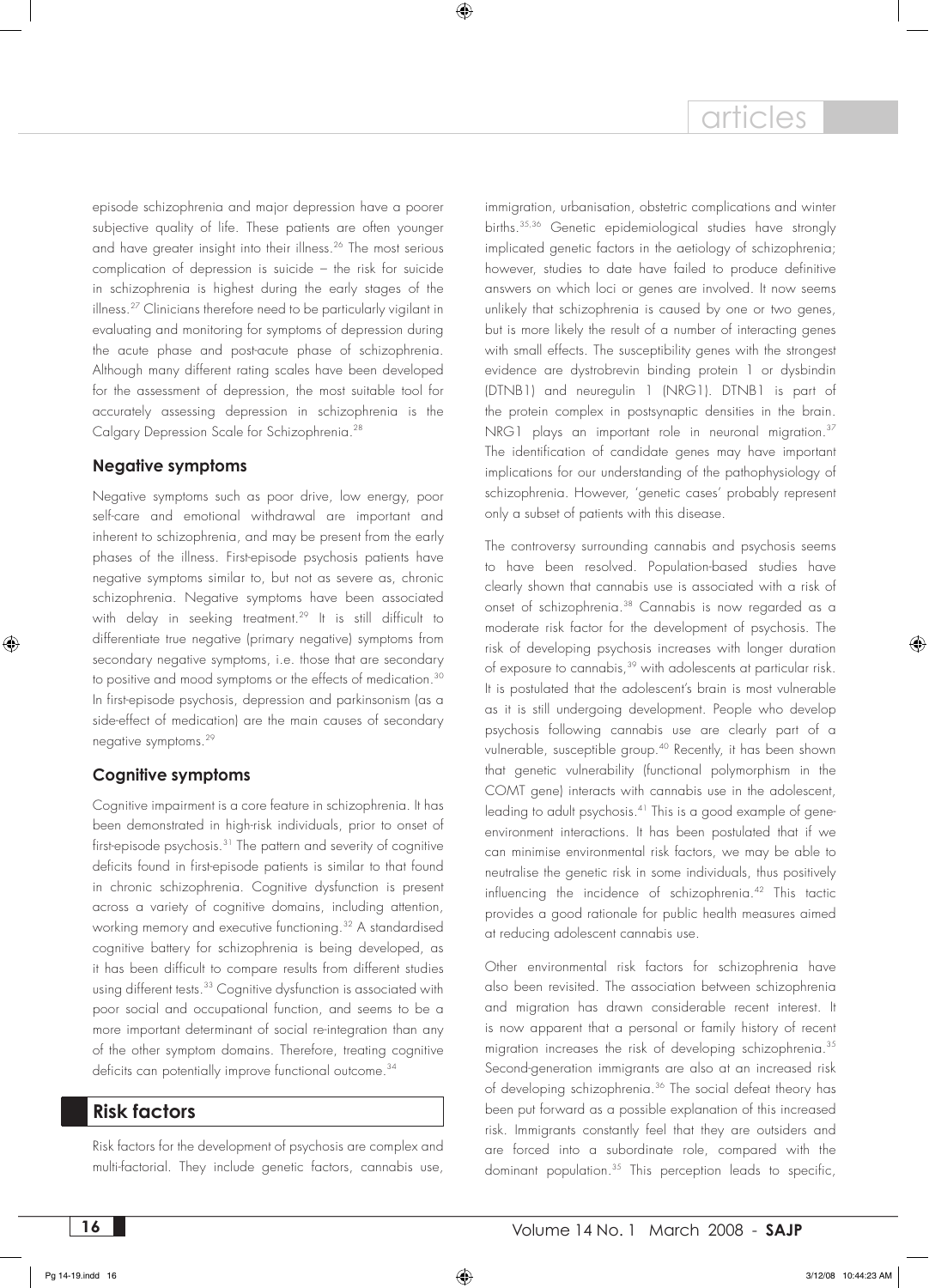potentially paranoid thought patterns that may become part of the psychotic illness. Urban upbringing or environment has also been associated with an increased incidence of schizophrenia.42 Interestingly, it has been shown that urbanisation and genetic factors can act together to increase the risk of schizophrenia, $43$  again pointing to the inextricable interaction of genetic vulnerability with environmental factors.

# **Treatment**

Experience of treating schizophrenia has left many clinicians pessimistic about the outcome of the illness. Its long-term outcome has been described as poor; many patients have recurrent relapses, require frequent hospitalisation, and have impairment as the result of negative symptoms, cognitive deterioration and side-effects.2 Studies of first-episode psychosis patients, however, provide a more optimistic picture. Most first-episode psychosis patients respond to treatment, and more than 80% will remit within 1 year.<sup>44</sup> This good response further supports the critical period for intervention theory,<sup>12</sup> which states that treatment in the first  $5$ years of illness may limit and even prevent deterioration in social and occupational functioning. It is now evident that the earlier antipsychotics are started, following onset of the illness, the better the response to treatment.<sup>3</sup>

Conventional wisdom holds that there is a delay in onset of action of a few weeks in treatment with antipsychotic medication. More recent findings, however, suggest that in fact the majority of the antipsychotic effect takes place within the first week of treatment.<sup>45</sup> Onset of action of antipsychotics has even been shown to occur as early as 24 hours after commencing treatment, with changes apparent on rating scales.46 First-episode psychosis patients, however, have been shown to have a much more varied response rate.<sup>47</sup> In a study by Emsley *et al*. many patients responded after only 4 weeks of treatment. Whenever possible, antipsychotic trials should therefore be extended for longer than 1 month in firstepisode patients.<sup>47</sup>

In recent years, there has been a great increase in the use of second-generation antipsychotics for the treatment of schizophrenia. Second-generation antipsychotics have been considered superior to typical antipsychotics, as they are less likely to cause extrapyramidal symptoms,<sup>48</sup> and are more effective in treating negative symptoms, mood symptoms and cognitive symptoms of schizophrenia.<sup>49</sup> Two important studies published in the last 2 years have, however, cast some doubts over the superiority of these medications when compared

with conventional antipsychotics. Both studies were designed in such a manner as to closely mirror everyday clinical situations<sup>50</sup> and neither was funded by pharmaceutical companies. The CATIE Trial examined the effectiveness of a number of antipsychotics, comparing four second-generation antipsychotics (olanzapine, risperidone, quetiapine and ziprasidone) with perphenazine, a first-generation antipsychotic.51 The most significant and unintended finding of this study (and a finding that has subsequently received a great deal of attention) was that 74% of subjects discontinued their treatment before the end of the study. This finding has once again highlighted the fact that medication discontinuation remains a major obstacle in the treatment of schizophrenia. Furthermore, the introduction of secondgeneration antipsychotics has not significantly improved medication compliance.<sup>50</sup> The second study (of quality of life in patients with schizophrenia) compared a group on firstgeneration antipsychotics with a group on second-generation antipsychotics.52 This study found no differences between the two treatment groups and even reported a trend favouring the first-generation antipsychotics.

A further issue relates to the acquisition cost of secondgeneration antipsychotics, which has resulted in only limited availability of these agents in lower-income countries.<sup>53</sup> Typical antipsychotics therefore still form the mainstay of treatment for the majority of patients worldwide. The two recent studies cited above seem to suggest that patients can have a similar quality of life on typical antipsychotics if we carefully determine an effective dose with minimum side-effects. The studies also support previous studies which indicated that low doses of first-generation antipsychotics such as haloperidol are effective and well tolerated in patients with first-episode schizophrenia.<sup>54-56</sup>

Although first-episode psychosis patients respond well to treatment, they have a high relapse rate within the first few years of the illness.<sup>57</sup> It now seems likely that, with each relapse, patients are less likely to return to their previous level of functioning.58 Prevention of relapse therefore becomes a major challenge in the management of first-episode psychosis patients. Since medication discontinuation has been found to be the strongest predictor of relapse,<sup>57</sup> assured delivery of an antipsychotic by means of a long-acting injection may be one strategy to improve outcome. Until recently, only first-generation antipsychotics were available as long-acting injections. Sensitivity to extrapyramidal effects has limited their use in first-episode psychosis.<sup>59</sup> Long-acting risperidone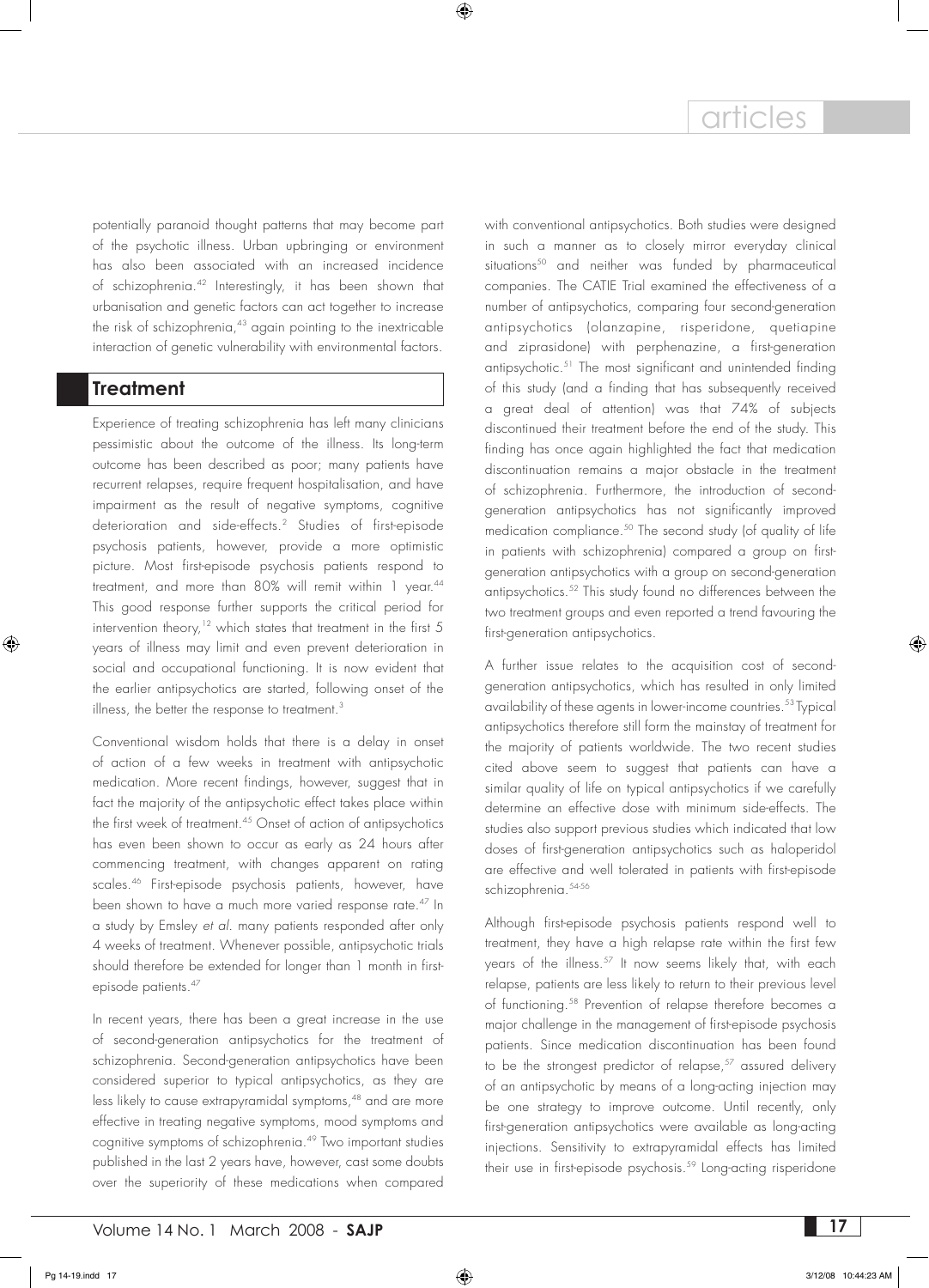is the first second-generation antipsychotic to be available as an intramuscular formulation. It has been shown to be safe, well tolerated and effective in first-episode psychosis<sup>60</sup> and may be a treatment of choice in this group of patients where sustained intervention is so important.

Studies with patients experiencing a first episode of psychosis have clearly shown that there is a large role for psychosocial interventions in schizophrenia. In many countries around the world, these patients are treated in special early psychosis programmes that integrate pharmacological treatment with psychosocial interventions. The majority of programmes include features such as early detection; individual, group or family therapy; and case management.<sup>61</sup> There is some evidence that comprehensive programmes are more likely to produce superior outcomes compared with generic mental health services.<sup>62</sup> Therefore, early referral to specialised early psychosis programmes where available, is advisable. Researchers have also looked at the effectiveness of individual components of psychosocial interventions in firstepisode psychosis. Individual CBT has been shown to be of benefit in reducing symptoms and improving adaptation to the illness and the subjective quality of life, but it has not been effective in reducing relapse rates or re-hospitalisation.<sup>62</sup> Family therapy has, however, been shown to reduce rates of relapse in schizophrenia.<sup>63</sup> Moreover, family work during the first episode has been found to be highly acceptable to family members, as opposed to families of patients who have had multiple relapses.63 For clinicians working in areas without early psychosis programmes, it is encouraging to note that individual CBT or family therapy is effective and can therefore be used even when specialised units are not available.

# **Predictors of outcome**

Predictors of treatment outcome are relatively well studied, and a large number of factors that can determine outcome in first-episode psychosis have been identified. Male gender, poor obstetric history, severe positive symptoms, poor attention at baseline and the development of parkinsonism during antipsychotic treatment are all predictors of poor outcome.59 A recent meta-analysis has shown that longer duration of untreated psychosis (DUP) is associated with inferior recovery from first-episode psychosis.<sup>64</sup> Increased DUP has also been found to be associated with a poorer response of negative symptoms.<sup>65</sup> These findings are of particular importance as DUP is one of a few factors that are

potentially modifiable, which again emphasises the need for early detection and effective treatment. Recently, researchers have tried to combine baseline clinical features with early treatment response in order to predict accurately which patients will reach remission.<sup>66</sup> They found that by combining neurological soft signs, DUP, marital status, positive and negative syndrome scale (PANSS) excited factor baseline score and early treatment response, they were able to identify accurately which patients will reach remission. This model attempts to make the predictors of outcome variables more clinically useful.

# **Conclusion**

Studies of first-episode psychosis conducted over the last two decades have increased our knowledge of the pathophysiology of schizophrenia. It is now clear that early intervention in schizophrenia increases the likelihood of a more positive outcome in this disorder. The role of the clinician has been extended, and clinicians can now offer holistic interventions with renewed hope for a better outcome for their patients.

# **References**

- 1. Rossler W, Salize HJ, van Os J, Riecher-Rossler A. Size of burden of schizophrenia and psychotic disorders. *Eur Neuropsychopharmacol* 2005; 15(4): 399-409.
- 2. Emsley R. Outcome of first-episode schizophrenia and the new antipsychotics: A literature review. *S Afr Med J* 1996; 86(6): 729-734.
- 3. Malla AK, Norman RM, Joober R. First-episode psychosis, early intervention, and outcome: what have we learned? *Can J Psychiatry* 2005; 50(14): 881-891.
- 4. Buchanan RW, Carpenter WT. Domains of psychopathology: an approach to the reduction of heterogeneity in schizophrenia. *J Nerv Ment Dis* 1994; 182(4): 193- 204.
- 5. McGorry PD, McKenzie D, Jackson HJ, Waddell F, Curry C. Can we improve the diagnostic efficiency and predictive power of prodromal symptoms for schizophrenia? *Schizophr Res* 2000; 42(2): 91-100.
- 6. Miller TJ, Zipursky RB, Perkins D, *et al*. The PRIME North America randomized doubleblind clinical trial of olanzapine versus placebo in patients at risk of being prodromally symptomatic for psychosis. II. Baseline characteristics of the "prodromal" sample. *Schizophr Res* 2003; 61(1): 19-30.
- 7. McGorry PD, Yung AR, Phillips LJ, *et al*. Randomized controlled trial of interventions designed to reduce the risk of progression to first-episode psychosis in a clinical sample with subthreshold symptoms. *Arch Gen Psychiatry* 2002; 59(10): 921-928.
- 8. Miller TJ, McGlashan TH, Rosen JL, *et al.* Prodromal assessment with the structured interview for prodromal syndromes and the scale of prodromal symptoms: predictive validity, interrater reliability, and training to reliability. *Schizophr Bull* 2003; 29(4): 703-715.
- 9. Johannessen JO, McGlashan TH, Larsen TK, *et al*. Early detection strategies for untreated first-episode psychosis. *Schizophr Res* 2001; 51(1): 39-46.
- 10. Morrison AP, Bentall RP, French P, *et al*. Randomised controlled trial of early detection and cognitive therapy for preventing transition to psychosis in high-risk individuals. Study design and interim analysis of transition rate and psychological risk factors. *Br J Psychiatry* 2002; 43s: Suppl, 78-84.
- 11. Klosterkotter J, Hellmich M, Steinmeyer EM, Schultze-Lutter F. Diagnosing schizophrenia in the initial prodromal phase. *Arch Gen Psychiatry* 2001; 58(2): 158-164.
- 12. Birchwood M, Todd P, Jackson C. Early intervention in psychosis. The critical period hypothesis. *Br J Psychiatry* 1998; 72(33): Suppl, 53-59.
- 13. Corcoran C, Malaspina D, Hercher L. Prodromal interventions for schizophrenia vulnerability: the risks of being 'at risk'. *Schizophr Res* 2005; 73(2-3): 173-184.